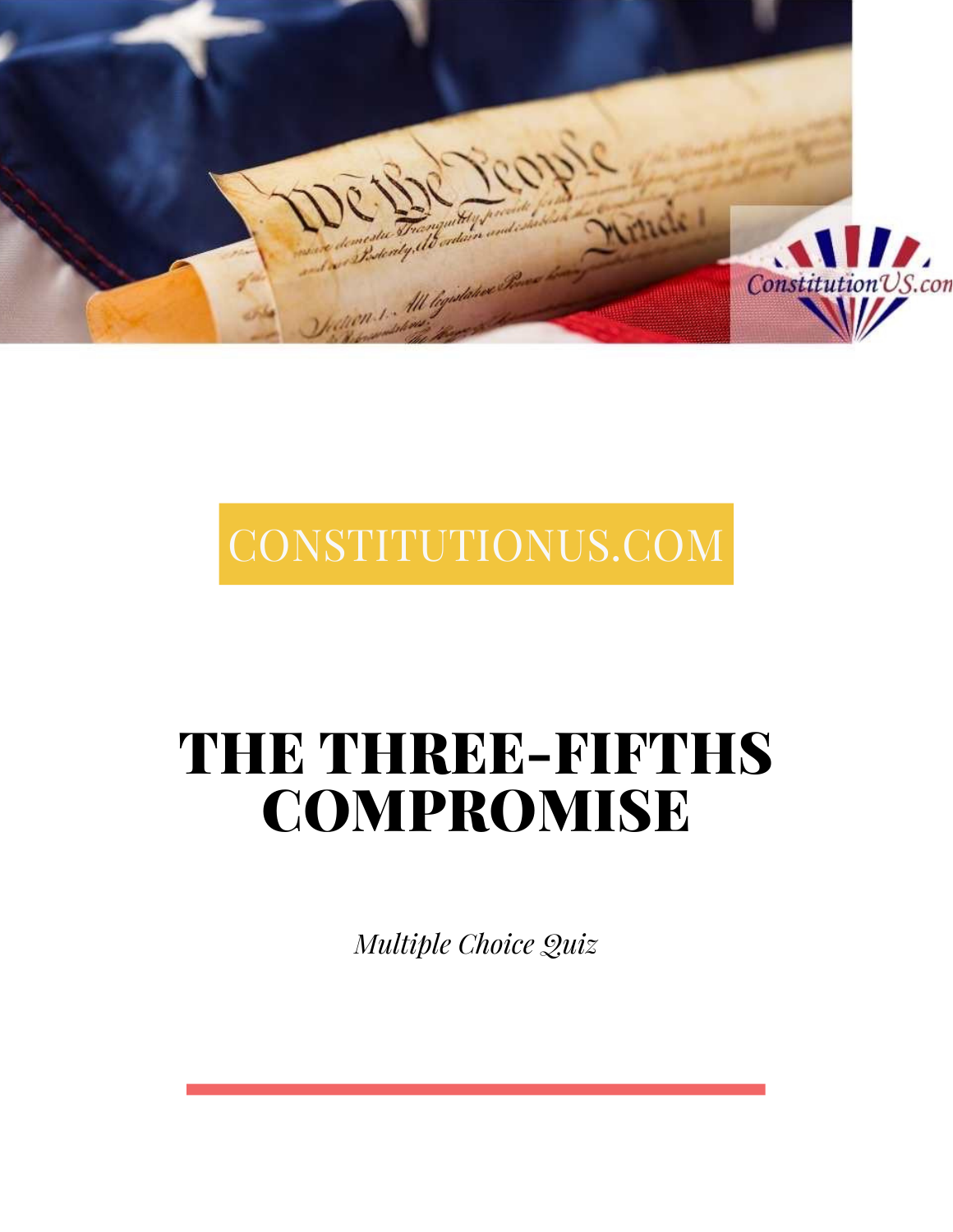## ABOUT THIS QUIZ





## **The Three-Fifths Compromise**

## This quiz is about the Three-Fifths Compromise.

All questions have 4 possible answers of which only 1 is correct.

You may read the article over the next few pages to freshen up before taking the quiz!

At the back of the book, will be an answer sheet.

> For more information, go to: [https://constitutionus.com](https://constitutionus.com/)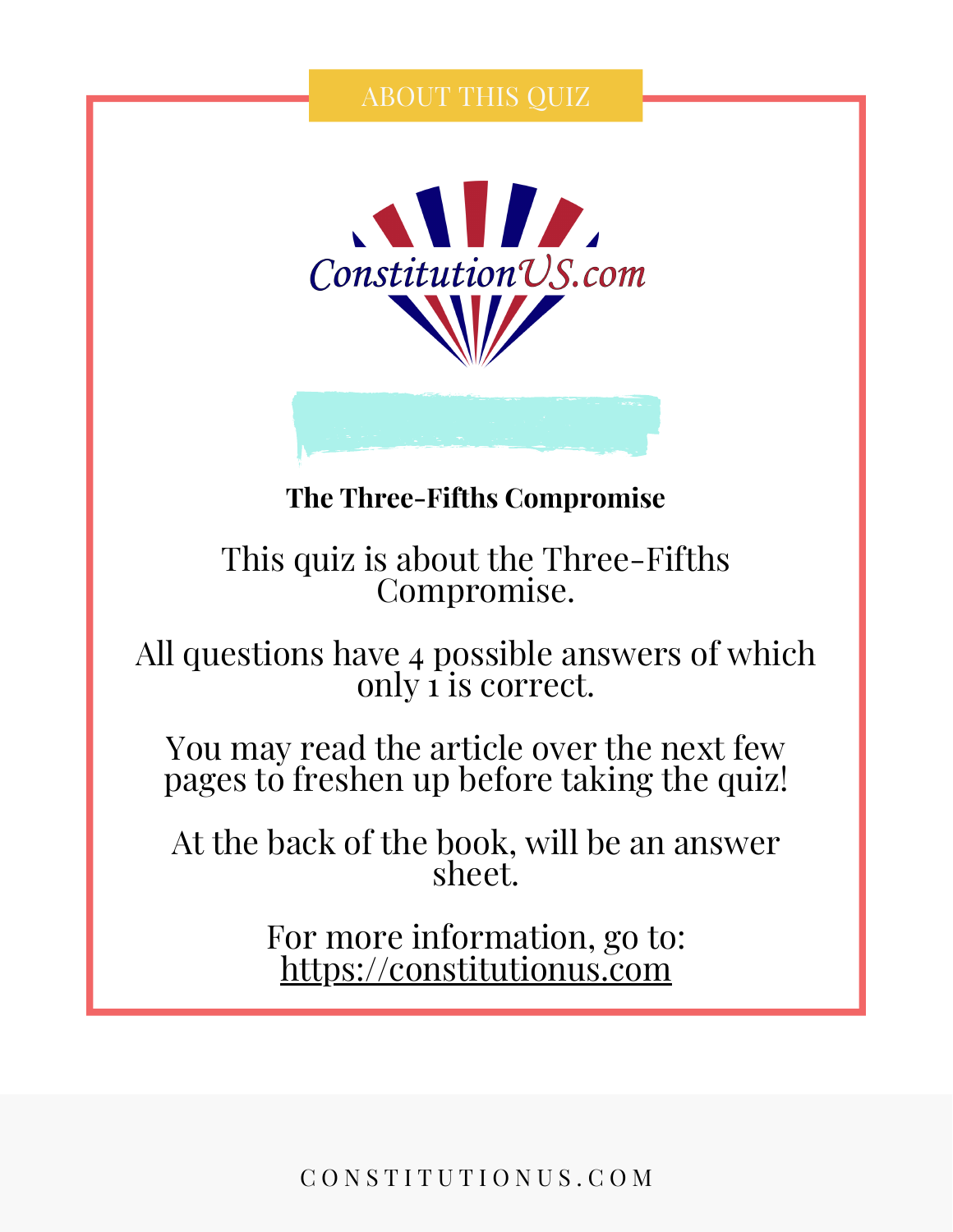# What is the 3/5 **Compromise?**







The three-fifths compromise is an infamous passage in the US Constitution.

Introduced as a way of bridging the interests of Southern and Northern states, this compromise proved to be a temporary measure.

#### **What was the 3/5 compromise?**

The  $3/5$  compromise meant that slaves had  $3/5$  of a vote in elections.

#### **What Is The Three-Fifths Compromise?**

Article 1, Section 2, Clause 3 of the US Constitution outlines how both representatives and taxes are to be split between states. The compromise itself is the phrase

"three fights of all other Persons,"

meaning that every five slaves in a state would count as three free people for the purposes of determining how many congresspeople a state would be allotted.

The three-fifths compromise has since been superseded by the Fourteenth Amendment. Not only did the fourteenth amendment remove the three-fifths clause, but it also included language that attempted to reduce states' congressional representation if they prevented otherwise eligible voters from voting.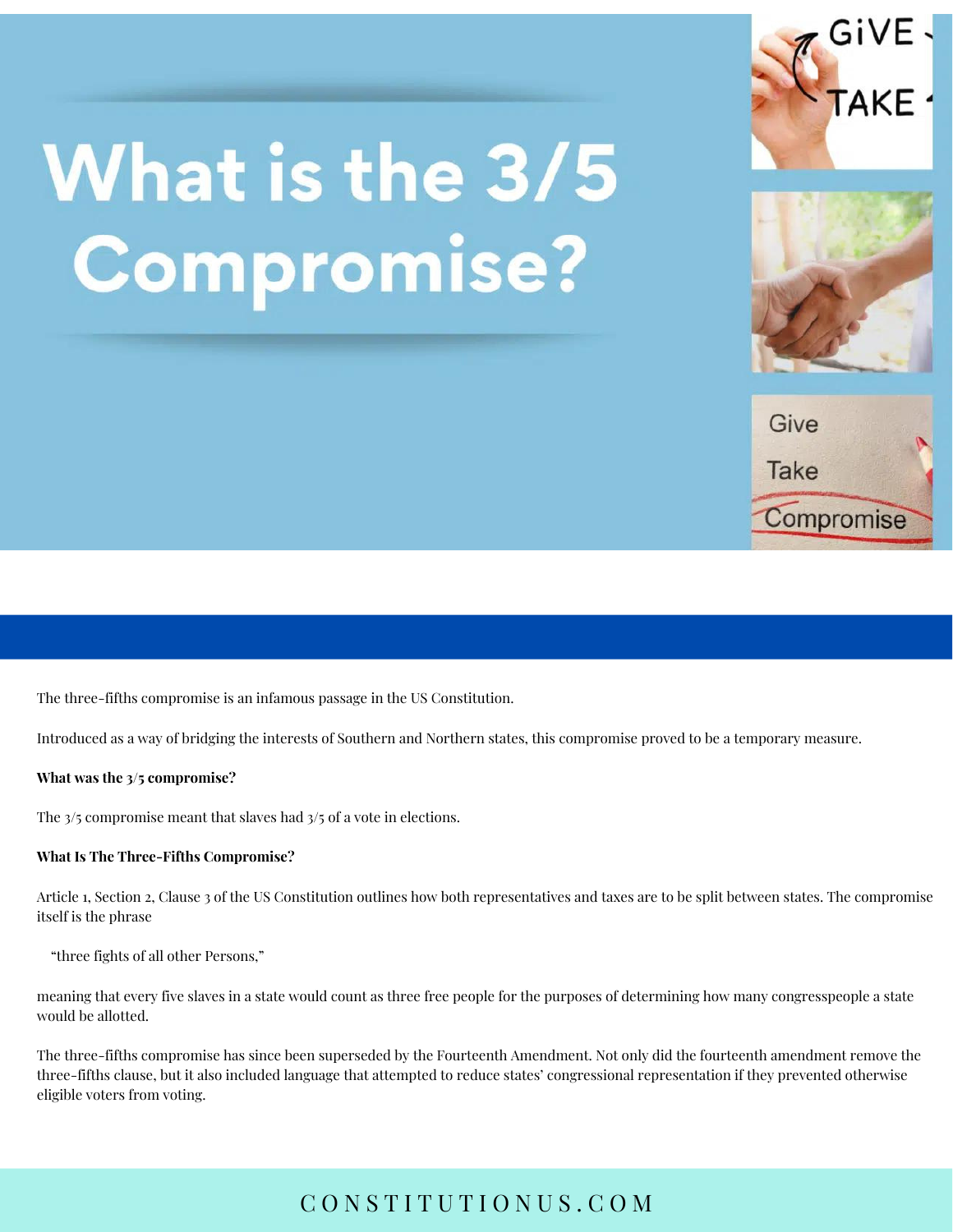While the three-fifths compromise brought all of the states on board to ratify the Constitution, regional differences and continuing debates over slavery, representation, and laws ultimately caused a bloody civil war.

#### **Why Was The Three Fifths Compromise Significant?**

The three-fifths compromise was a vital part of negotiations surrounding the first constitution. Without this clause, it would have been far more difficult to get Southern states to ratify the document, making it less likely that a unified United States would have been created. The institution of slavery contributed to regional and economic differences between the Northern and Southern states. As Southern states had smaller populations of free whites, they would have been outvoted in Congress without the three-fifths compromise or another similar law.

#### **The American Slave Economy**

While slavery was somewhat legal in some European countries, it was wholly unchecked in American and Caribbean colonies. European colonists used African slaves as a source of cheap labor on their plantations, transporting about half a million enslaved Africans to the United States. While some slaves were kept in Northern states, the majority of them were owned by plantations in the south.

Slavery saw an exponential increase in profitability after the invention of the cotton gin in 1793, six years after the Constitution was written. How Slaves Affected Population

The first US Census in 1790 illustrated a stark difference between the population of Northern and Southern states. Massachusetts had a population of 378,787 with zero slaves. Virginia had a population of 747,610, but 292,627 of its residents were slaves. Without the three-fifths compromise, Massachusetts would have been allotted a similar number of congressional representatives, despite the fact that Virginia had nearly twice the population.

#### **Regional Political Differences**

The American Revolutionary War started over issues of unfair representation in government. Slogans like "no taxation without representation" inflamed the colonists against the British. This meant that the idea of fairly splitting power between states was incredibly important to the framers of the Constitution.

Despite the importance of this concept, however, the three-fifths compromise was perhaps more greatly influenced by political necessity than fairness. Northern and Southern states had very different economies, and this disparity would only grow as the Industrial Revolution progressed.

This meant that issues like trade and taxation would affect the regions differently, forcing constitutional delegates from Southern states to fight tooth and nail for representation to ensure that future legislation would be fair for their states.

#### **Different Political Ideologies**

Northern states were ideologically very different from Southern ones. In Southern states, attacking the institution of slavery was virtually unheard of. In Northern ones, not only were abolitionists hard at work trying to enact laws to ban the practice, there were advocates attempting to give women and blacks the right to vote. They achieved varying degrees of success.

The existence of these ideas (from a somewhat-unified block of states that was culturally and economically different) further contributed to Southern delegates' very valid fears about being overrun in Congress. Without some sort of consideration for their slaved populations, these states would have had a very tough time fighting against national abolitionist legislation. As a result, the three-fifths compromise was necessary to protect the Southern way of life.

#### **The Civil War**

The Constitution was written less than a decade prior to the introduction of the cotton gin. The ability to efficiently process harvested cotton changed American slavery forever, as working an acre of farmland became much, much more profitable. This change deepened the existing ideological and economical divides between Northern and Southern states.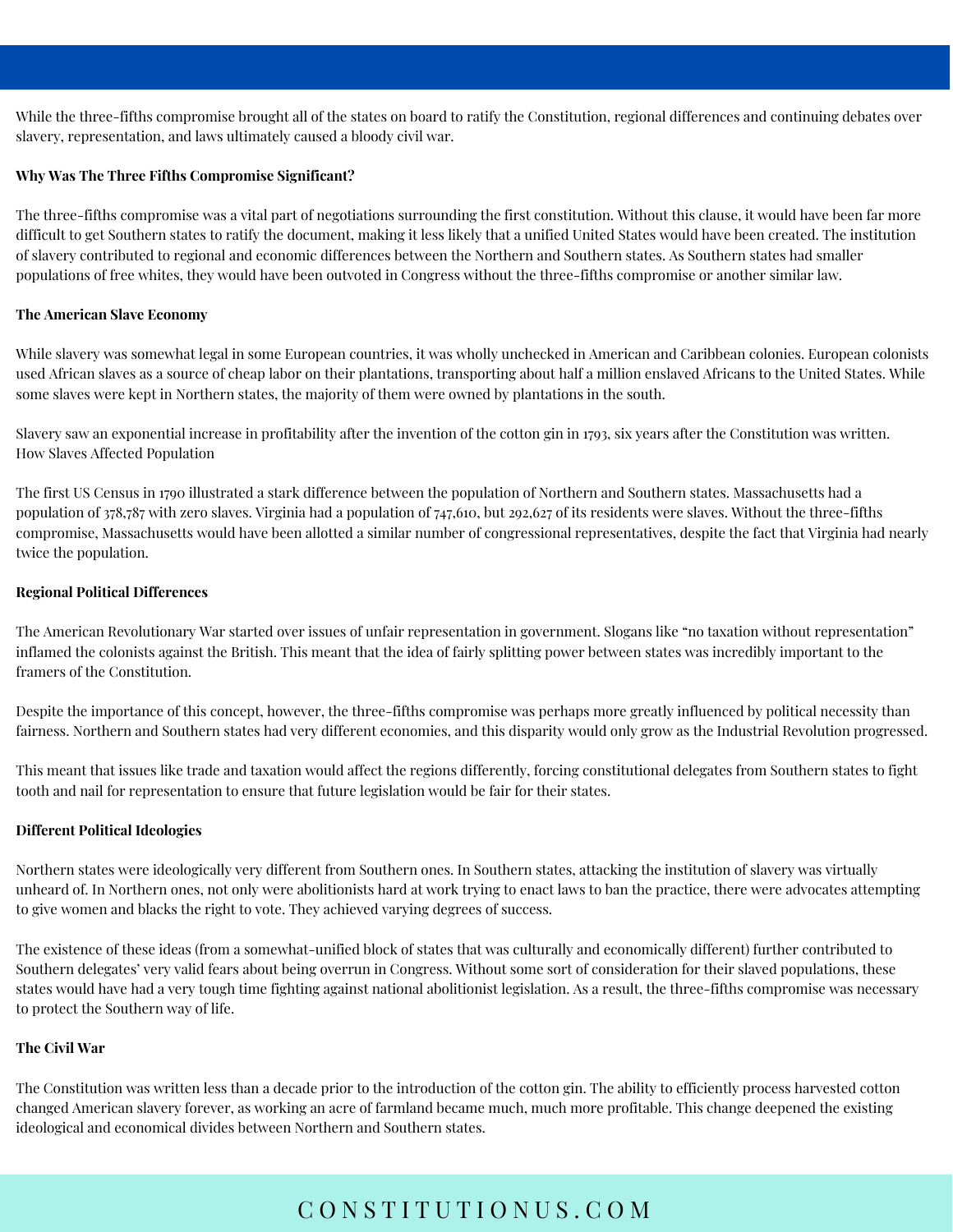Had the Constitution been penned as little as a decade later, it's possible that the founders would have recognized this growing divide and produced a better solution than the three-fifths compromise.

In the 1850s, political tension surrounding the institution of slavery began to rise. The three-fifths compromise had so far guaranteed that Southern states had the votes they needed to protect the institution. Their ability to do so forever seemed to be crumbling. After Lincoln was elected president in 1860, the political climate changed, and Southern states began to secede from the United States to prevent the seemingly inevitable creep of abolitionism.

The exact factors that led to the Civil War were numerous and complex. The three-fifths compromise's biggest contribution was that it served as a short-term fix to a growing long-term problem. It was the political equivalent of throwing a rug over an issue and ignoring it. Debates over the issues surrounding slavery and representation continued, certainly, but the three-fifths compromise was effective at stopping them in such a way that no meaningful progress could be made towards resolving the issue of slavery.

#### **Introducing the Three-Fifths Compromise**

#### **The Three-Fifths Compromise in the Articles of Confederation**

The three-fifths compromise in the US Constitution was preceded by a proposal for a similar measure under the Articles of Confederation.

The Articles of Confederation assigned tax obligations to each state based on population. A Virginian, Benjamin Harrison, suggested that slaves should be counted as half of one person. Several representatives from New England attempted to argue the number up to three-fourths before James Madison proposed the three-fifths number. The amendment very nearly passed, falling just two votes short of becoming law under the Articles of Confederation.

#### **The Three-Fifths Compromise at the Constitutional Convention**

During the Philadelphia Convention to draft the Constitution, the three-fifths compromise was first proposed by James Wilson and Charles Pinckney. Wilson was an English-born legal scholar and orator who was responsible for drafting key pieces of the Constitution, notably those concerning the executive branch. Pinckney was a delegate from a plantation in South Carolina who later served as governor of his state three times.

The core of their proposal, that congressional representation in one house of Congress should be based on population, was unanimously accepted in principle. Debate centered around the three-fifths number. Northern state delegates argued that only voters should count, while Southern state delegates argued that every person should count, regardless of their ability to vote. Eventually, the three-fifths compromise was agreed to by a majority vote.

The initial idea was proposed on June 11, passing by a 9-2 majority. The detailed debate commenced between July 9 and 13, and the three-fifths number was initially rejected 6-4. Southern states quickly realized that a higher number (such as five-fifths) would not pass, so they ultimately agreed to the compromise, allowing it to pass 8-2.

#### **Differences Between the Three-Fifths Compromises**

Notably, the three-fifths compromise in the Constitution is essentially the reverse of the proposed amendment to the Articles of Confederation. Under the Articles of Confederation, states were taxed based on their population, so states wanted to have a low population. Under the Constitution, states were given congressional power based on their population, so states wanted to have a high population. This means that the same politicians that might have tried to argue one number in one direction may very well have tried to argue the other number in the opposite direction.

#### **The Legacy of the Three-Fifths Compromise**

#### **Disproportionate Representation of Southern States**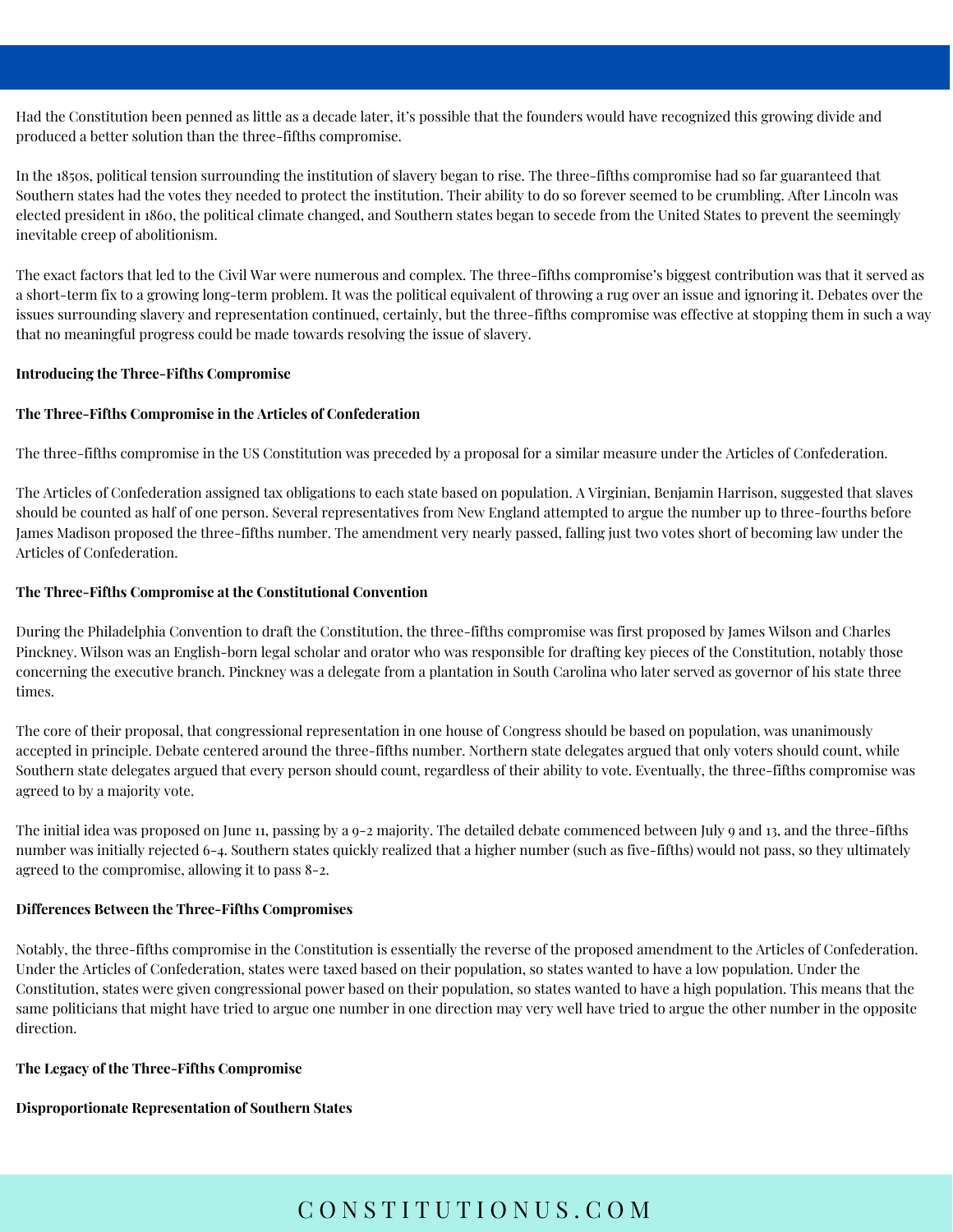Armed with census data, historians have been able to examine the effects of the three-fifths compromise on the nation's history. By removing congressional seats earned based on slaves, it's possible to estimate how different events could have played out with a slightly different vote count.

Notably, southern states would have been outvoted in the House nearly immediately. In 1793, for example, slave states had 47 of 105 congress seats. Without the three-fifths compromise, this number would have been reduced to 33. In 1812, Southern states had a thin majority of 76 out of 143 seats. Without the compromise, they'd have been a minority of 59.

The electoral college ensures that presidential votes are apportioned based on congressional representation. Historians believe that without the three-fifths compromise, Thomas Jefferson would have lost the 1800 presidential election to John Adams. The loss of power by the Federalist party was a clear turning point in the early history of the United States. Had Jefferson not defeated Adams, it's likely that Federalist influence would have continued and changed the course of the country. Gone, But Not Forgotten

While slaves were ostensibly freed in 1865 by the Thirteenth Amendment, Southern states continued to benefit disproportionately from their black populations for decades afterward. Freed slaves could vote, meaning they counted fully for the purposes of determining congressional representation. All the states had to do was ensure that they did not vote meaningfully.

Voter suppression efforts were fantastically successful, especially during the antebellum era.

Disenfranchisement tactics included poll taxes, unfair literacy tests, and overt threats, including lynching, The effectiveness of these tactics meant that immediately after the Civil War, Southern whites effectively had even more disproportionately advantageous representation in the House of Representatives than they did under the three-fifths compromise.

Just like under the compromise itself, this increased representation gave Southern states disproportionate political power. This power helped shape important national laws, elections, and decisions for nearly a century.

#### **Civil Rights Activism**

Congress began investigating the tactics used by the Southern bloc in the 1900s, although these tactics would continue in earnest for decades. The Civil Rights movement of the 1950s and 1960s began to find some traction, resulting in the passage of several federal statutes and a constitutional amendment. While some argue that voter suppression tactics continue today, these efforts are far less direct and much more likely to be successfully challenged in court than the tactics employed prior to the Civil Rights movement.

Discrimination, segregation, and racism were not exclusively Southern problems. States like New York employed measures that ensured that blacks were second-class citizens well into the 1950s and 1960s, a century after the repeal of the three-fifths compromise.

The compromise's effective halt of forward movement on issues of slavery and racism likely contributed to this issue.

#### **The Three-Fifths Compromise: A Weak Equilibrium**

#### **Compromise Created Deadlock**

The importance of the institution of slavery to southern states was a key issue that shaped national politics as the US continued to grow. Westward expansion became a major political issue in the coming years. As settlers filled out new territories, they created the opportunity for new states to join the Union. Southern states used their political power (earned via the three-fifths compromise) to ensure that the US had an equal number of slaveholding and non-slaveholding states for years.

Slavery was the biggest issue that drove the Civil War, but the growing tension over the issue was a driving force behind armed conflict. The three-fifths compromise ensured that Southern and Northern states had similar amounts of political influence. Since neither side had the power to force a resolution on the issue, tensions continued to rise. When Lincoln was elected president, this equilibrium exploded into violent secession.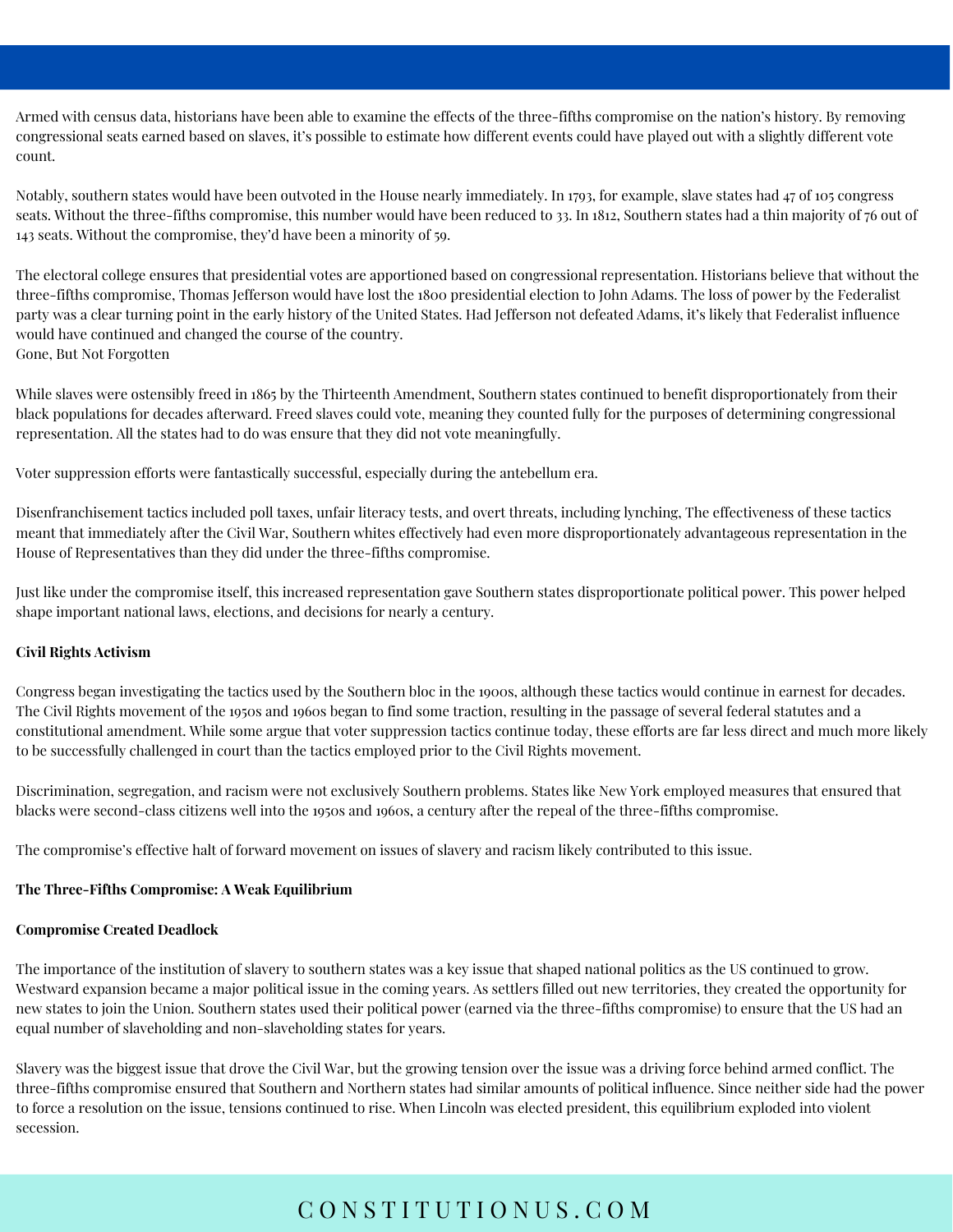#### **Politics Over Morality**

Abolitionism and the morality of slavery were very much topics of debate among the founding fathers. These ideas were likely debated during the constitutional convention, although not in concrete terms. To the founding fathers, building a nation was the ultimate goal. All other concerns were secondary. As a result, politically possible compromises (like the three-fifths compromise) were considered over politically difficult ones like the abolition of slavery.

#### **Equal Representation Wasn't Always The Goal**

The three-fifths compromise was not the only concession that the founding fathers made in terms of proportionate representation. While the House of Representatives has seats allotted based on population, the Senate gets two representatives per state. This idea remains popular, as it creates a different, smaller environment for debate and ensures that all states are represented.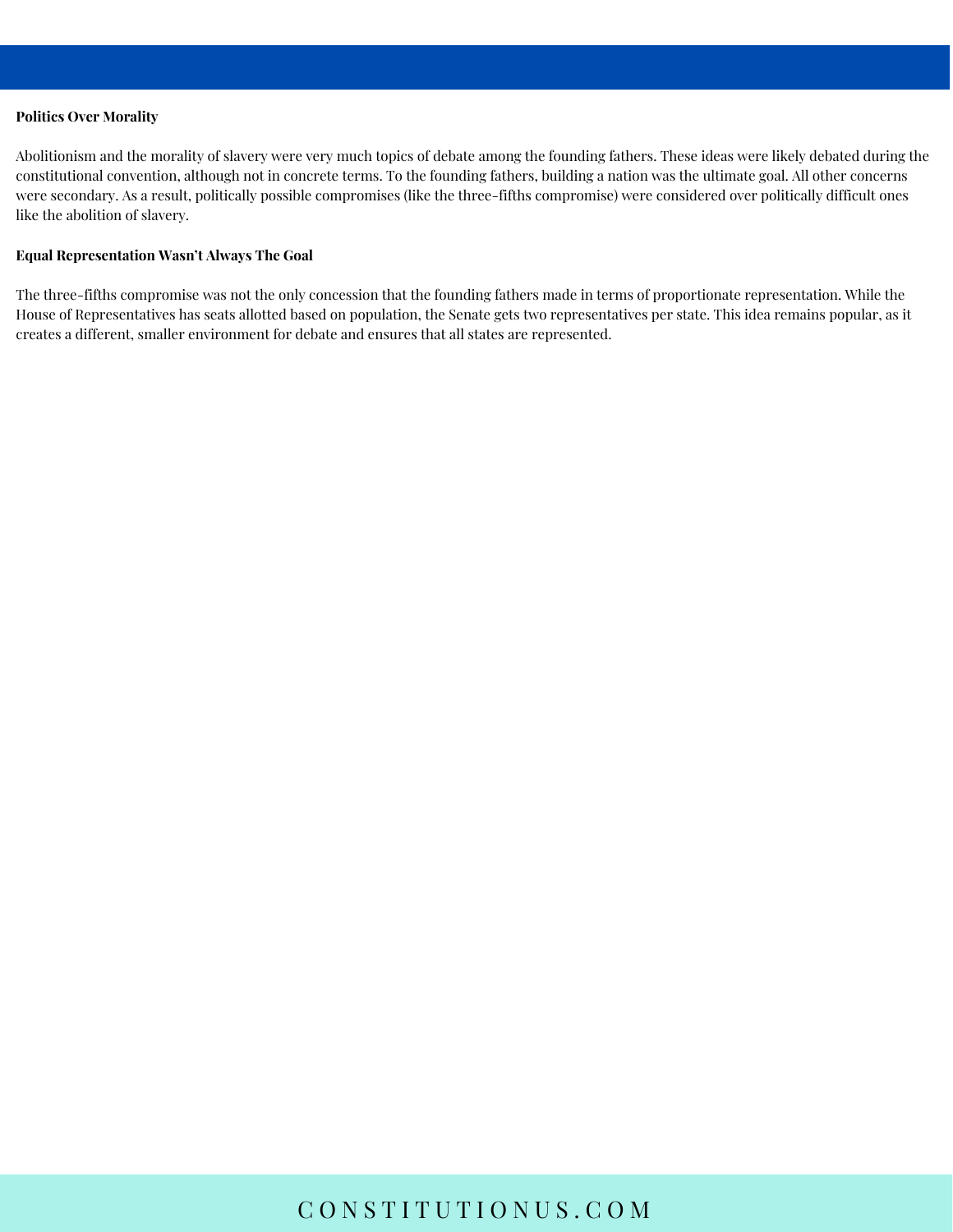## **Multiple Choice Quiz**

#### **1. What did the Three-Fifths Compromise stipulate?**

- A. 3/5 of southern states could veto legislation
- B. Slaves would count as 3/5 of a person when determining congressional apportionment
- C. Residents in northern states would count as 3/5 of a vote in determining congressional apportionment
- D. 3/5 of northern states could veto legislation

#### **2. What article in the US Constitution was the Three-Fifths Compromise located in?**

- A. Article 1
- B. Article 2
- C. Article 3
- D. Article 4

#### **3. What amendment dissolved the Three-Fifths Compromise?**

- A. 11th Amendment
- B. 13th Amendment
- C. 14th Amendment
- D. 15th Amendment

#### **4. What 1793 invention made the institution of slavery more profitable?**

- A. Gas turbine
- B. Steamboat
- C. Telegraph
- D. Cotton gin

#### 5. What approximate percentage of Virginia's population was comprised of slaves according to the first US census in **1790?**

- A. 30%
- B. 40%
- $C.50%$
- D. 60%

#### **6. What was a famous revolutionary slogan used against the British?**

- A. No taxation without representation
- B. Freedom or fight
- C. Tariff of abominations
- D. All of the above

#### **7. What was the name of the strong anti-slavery political faction in the northern states?**

- A. Know-nothings
- B. Free soil party
- C. Abolitionists
- D. Barnburners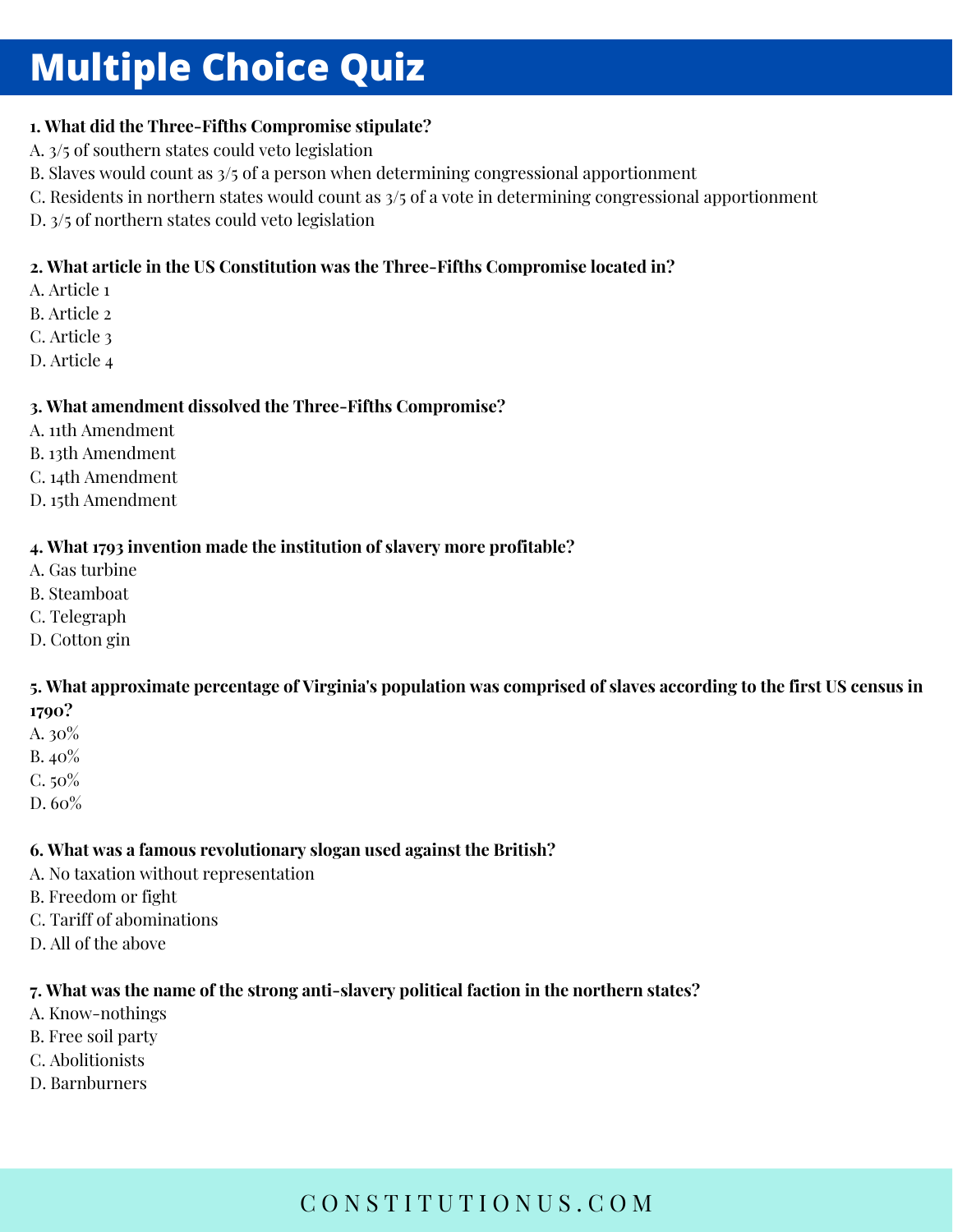#### **8. What election convinced the southern states to secede?**

- A. Election of 1848
- B. Election of 1852
- C. Election of 1856
- D. Election of 1860

#### **9. What president's election caused the commencement of secession and the Civil War?**

- A. Abraham Lincoln
- B. Jefferson Davis
- C. Stephen Douglas
- D. James Buchanan

#### **10. What Founding Father originally came up with the Three-Fifths proportional population standard for slaves?**

- A. Benjamin Franklin
- B. John Adams
- C. George Mason
- D. James Madison

#### **11. What 2 delegates officially proposed the Three-Fifths Compromise at the Constitutional Convention?**

- A. James Wilson and Charles Pinckney
- B. George Mason and Thomas Jefferson
- C. John Adams and Benjamin Franklin
- D. Alexander Hamilton and George Washington

#### 12. How many additional seats did the Three-Fifths Compromise give southern states during the 3rd Congress from **1793 to 1795?**

- A. 10
- B. 14
- C. 25
- D. 30

#### **13. What early American president probably would not have been elected without the Three-Fifths Compromise?**

- A. George Washington
- B. James Monroe
- C. James Madison
- D. Thomas Jefferson

#### **14. What issue surrounding slavery was a driving force behind the start of the Civil War?**

- A. Tariffs
- B. Taxation
- C. Westward expansion
- D. Interstate trade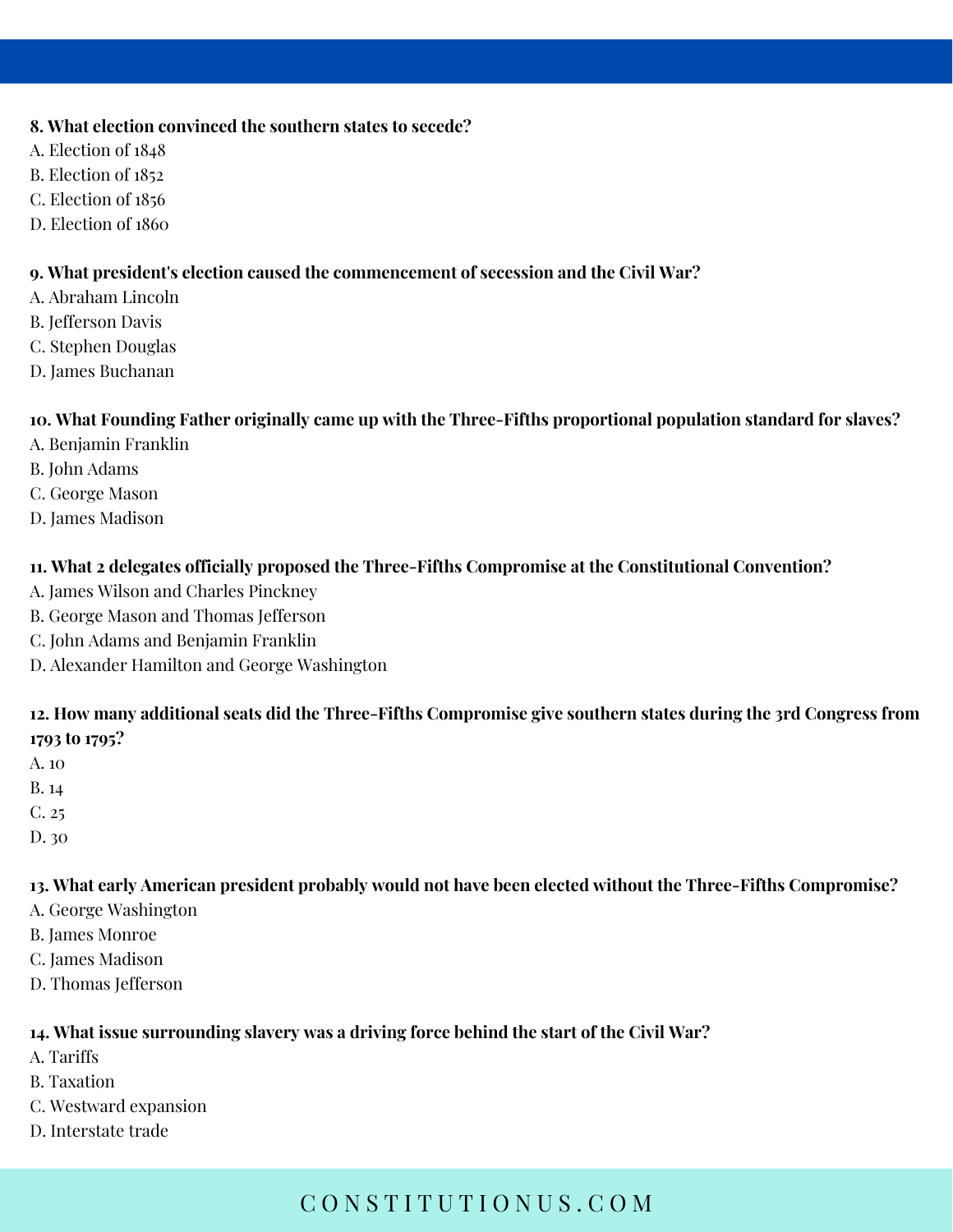#### **15. What movement helped to address continued problems with discrimination and representation originating from slavery and the Three-Fifths Compromise?**

- A. Free Soil
- B. Civil Rights
- C. Life, Liberty, and Pursuit of Happiness
- D. Carpetbaggers